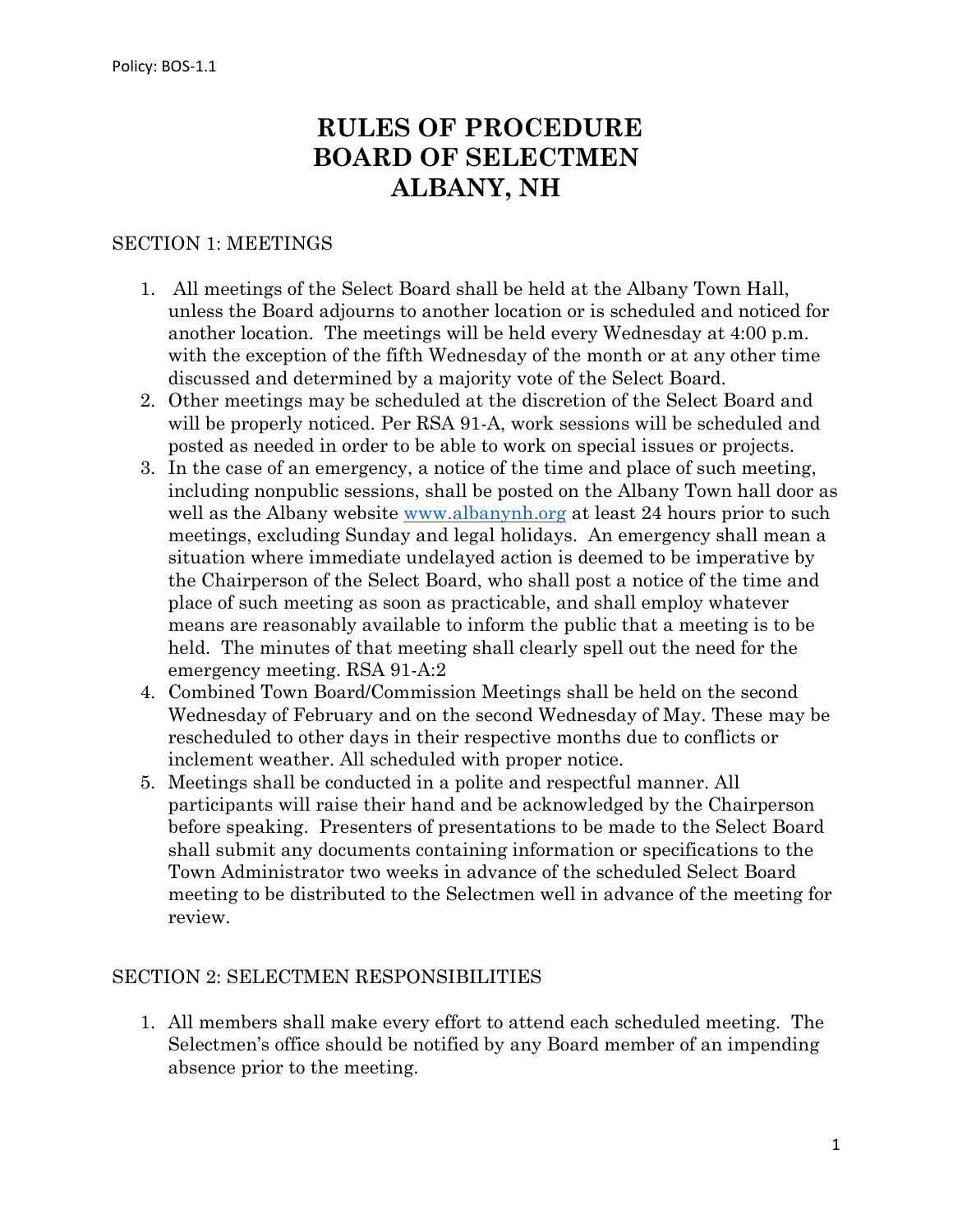- 2. Members of the Select Board have authority only when acting as a Board legally in session. One Selectman has no authority and cannot speak for the Select Board except when representing the voted position of the Select Board. The Select Board shall not be bound by any action or statement of an individual Board member, except when such statement or action is pursuant to instructions voted on by the Select Board.
- 3. Members are expected to attend assigned committee and cross-over board meetings. When unable to attend, members should notify the Chairperson of the Select Board or Town Administrator in a timely manner so an alternate may attend.
- 4. The duties of the Select Board are defined by NH Statute. Members of the Select Board shall address the Board upon recognition by the Chairman. Comment and debate shall be confined to the subject matter of the question. No Selectman shall be interrupted while speaking except for a point of order.
- 5. Two Selectmen shall constitute a quorum for the conduct of town business.
- 6. All Selectmen shall serve their term until their replacement has been qualified and sworn in. The qualification and swearing in process shall include the signing of the Code of Ethics acceptance form and receipt of a copy of the Albany Code of Ethics.
- 7. Selectmen shall conduct all of their responsibilities and town business with complete transparency in a professional, consistent, fair and balanced way.
- 8. It is the responsibility of the Select Board to encourage open communication within the town and with all Boards and Commissions.
- 9. Except in an emergency, the use and expense of town counsel shall be by a majority vote of the Select Board. The legal budget line in the municipal budget is for the Select Board's use only.

### SECTION 3: OFFICERS

- 1. ELECTION A chairperson shall be elected at the first regularly scheduled meeting following the swearing in of members elected at the annual Town Meeting. Election shall be by a majority vote of those present. A Vice Chairman shall be elected at the first regularly scheduled meeting following the swearing in of members. Election shall be by a majority vote of those present. Appointments to various ex-officio positions and alternates on Town Boards and Commissions shall take place at this meeting also.
- 2. DUTIES The Chairperson shall preside at all meetings of the Board and perform all duties required by the NH Statute. The Chairperson has no regular administrative or executive duties. The Vice Chairman shall preside at all meetings that the Chairperson is unable to attend. The Chairperson shall preserve order and decorum, may participate in the discussion of any issue before the Select Board, may submit reports and legislation to the Board of Selectmen for its consideration which shall require both motion and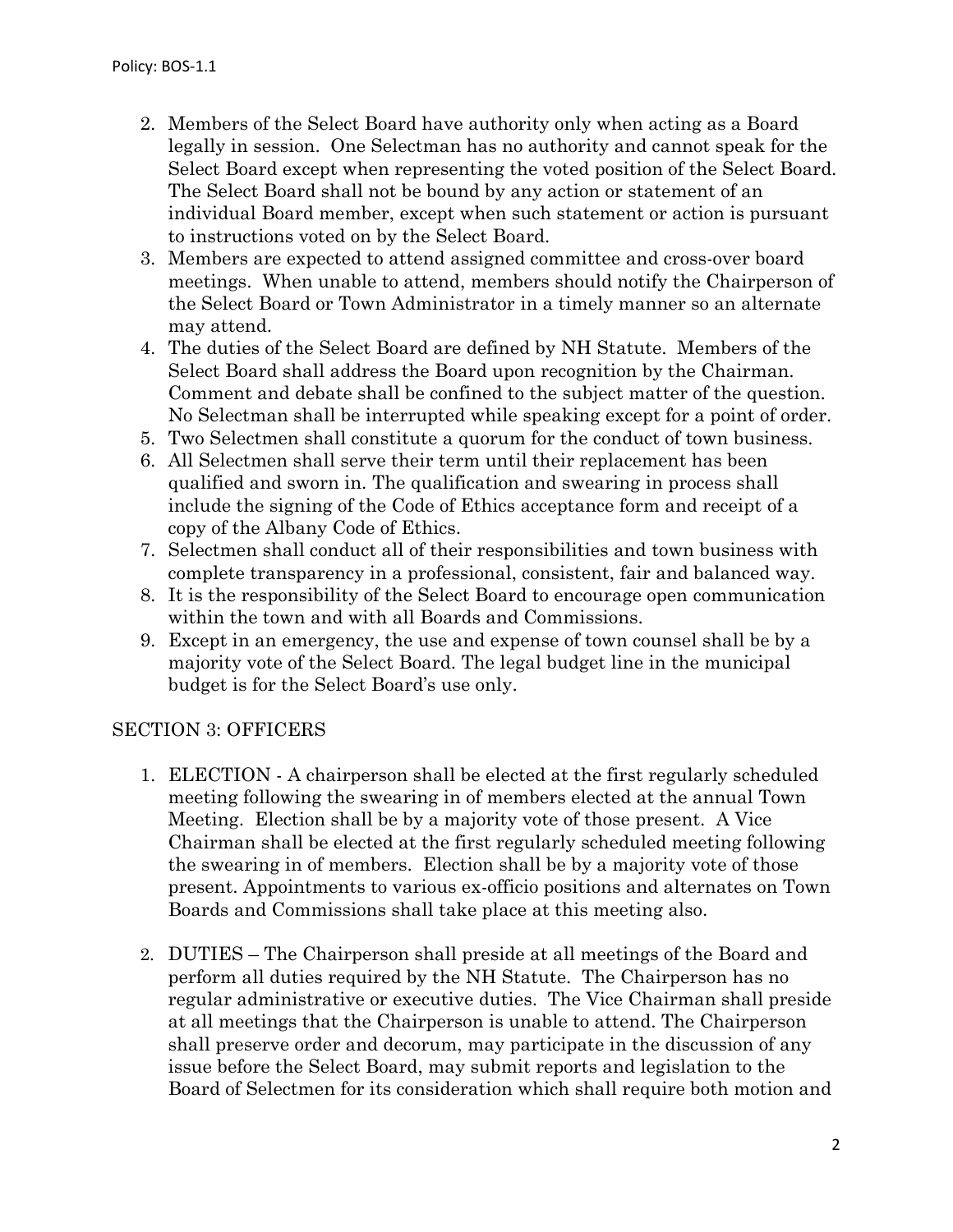second by other board members, shall speak to points of order in preference to the other Board members and shall decide all questions of order or procedure, subject to appeal to the full Select Board. The Chairperson, as a single Selectman, has no authority to act on behalf of the Select Board between meetings unless the Select Board has voted at a properly held meeting to delegate that action to the Chairperson.

3. At any time a majority vote of the Select Board can overrule the Chairperson.

#### SECTION 4: COMMITTEES:

The Select Board, by vote, may delegate members of the Board to investigate Town matters, to serve on committees and perform other duties. The Select Board, by vote, shall appoint one member to act as Selectmen's representative to the Planning Board, by statute, and to the Conservation Commission, per Select Board discretion.

#### SECTION 5: AGENDA

- 1. The Agenda shall be compiled and published on the town website by the Town Administrator by end of Monday. The agenda is subject to change without notice. Matters submitted by members of the public must be received at the Selectmen's office by 12:00 PM on the Friday prior to the meeting. Due to scheduling and time, an item submitted by the public is not guaranteed to be placed on the next meeting's agenda. Selectmen packets with the agenda will be e-mailed on Monday by day end prior to the meeting.
- 2. The consent file shall consist of, but is not limited to the following; pistol permits, timber/excavation intents and warrants, the approval and signing of checks, building permits, sign permits, state and federal reports, and other items of customary business.

#### SECTION 6: ORDER OF BUSINESS

Generally, the business of all meetings of the Select Board shall be transacted as follows, provided the Chairperson may, during a Selectmen meeting, rearrange items on the agenda to conduct the business before the Select Board more expeditiously.

- Call to order
- Pledge of Allegiance
- Approval of minutes
- Approval of the consent file
- Town Administrator's report
- Public Hearings
- Appointments
- New Business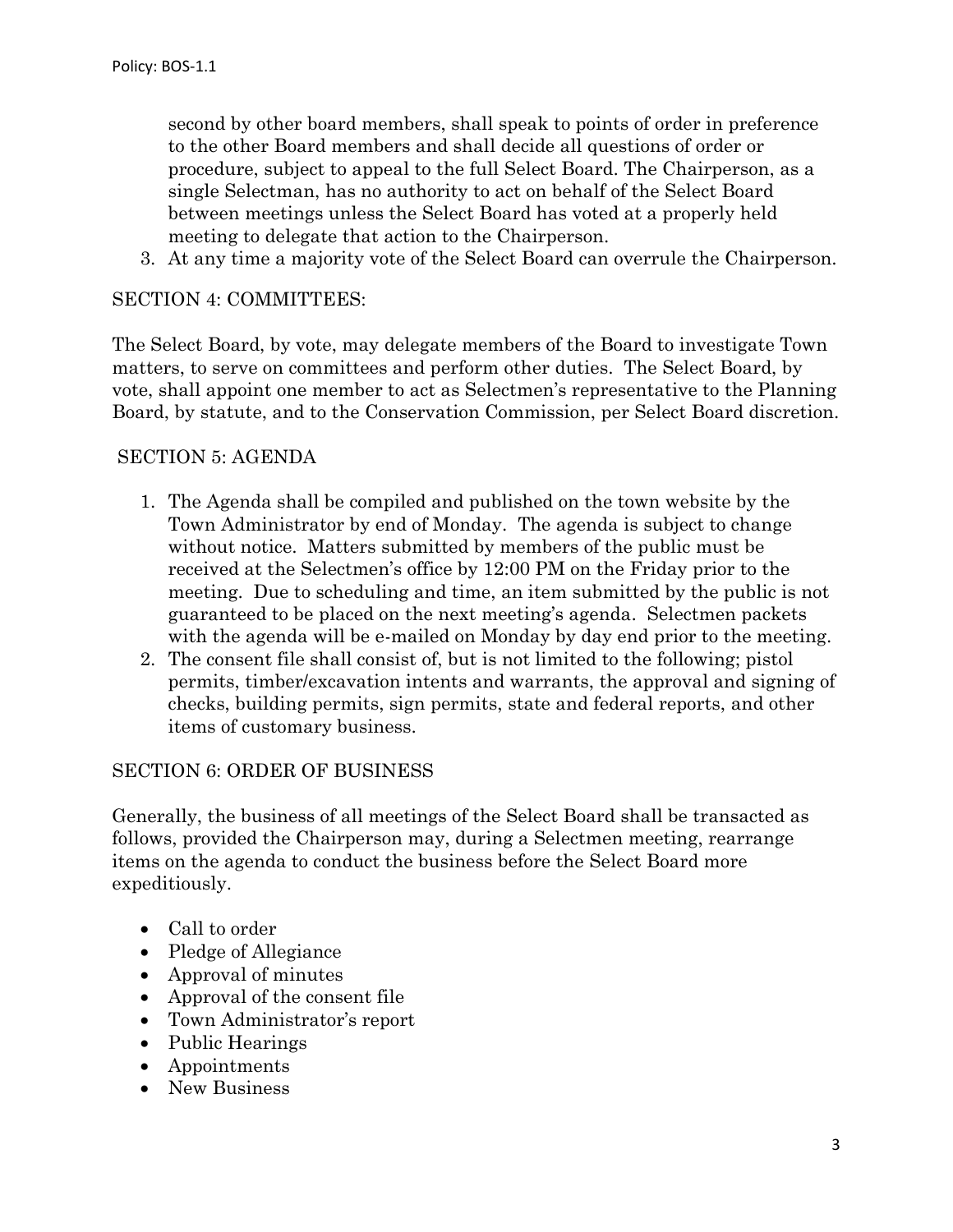- Old Business (Tabled and Pending)
- Other Business (Board update reports)
- Correspondence
- Public Comment
- NonPublic Session
- Adjournment

Old business- all items/issues under new business if not dispensed with shall be placed under old business until such time that it is dispensed with.

## SECTION 7: TOWN ADMINISTRATOR

- 1. The Town Administrator shall attend all meetings of the Select Board, unless excused by the Chairperson. The Town Administrator may take part in all Select Board's discussions if requested at the discretion of the Chairperson on all matters on the agenda, and otherwise concerning the welfare of the town. The Town Administrator is charged with preparing minutes of the Selectmen's meeting.
- 2. The Town Administrator shall conduct all responsibilities and town business with complete transparency in a professional, consistent, fair and balanced way.

### SECTION 8: RULES OF ORDER

In lieu of the complexity of Roberts Rules of Order which can be very contentious, the following basic rules of the meeting protocols and order will be applied by the Select Board Chairperson. The Chairperson shall rule on all matters raised by this rule.

- 1. The main motion is the introduction of a business issue to come before the Select Board for consideration, a vote and decision by a member of the Select Board.
	- (a) The main motion must be stated concisely and if lengthy must be submitted in writing for the record subject to the discretion of the Chairperson.
	- (b) It must be seconded in order to proceed.
	- (c) Once moved & seconded, the Chairperson opens for discussion and may allot a time deadline for the discussion.
	- (d) After sufficient time has transpired for discussion without an amendment, the Chairperson will call the question to a vote. It will be decided by a majority vote.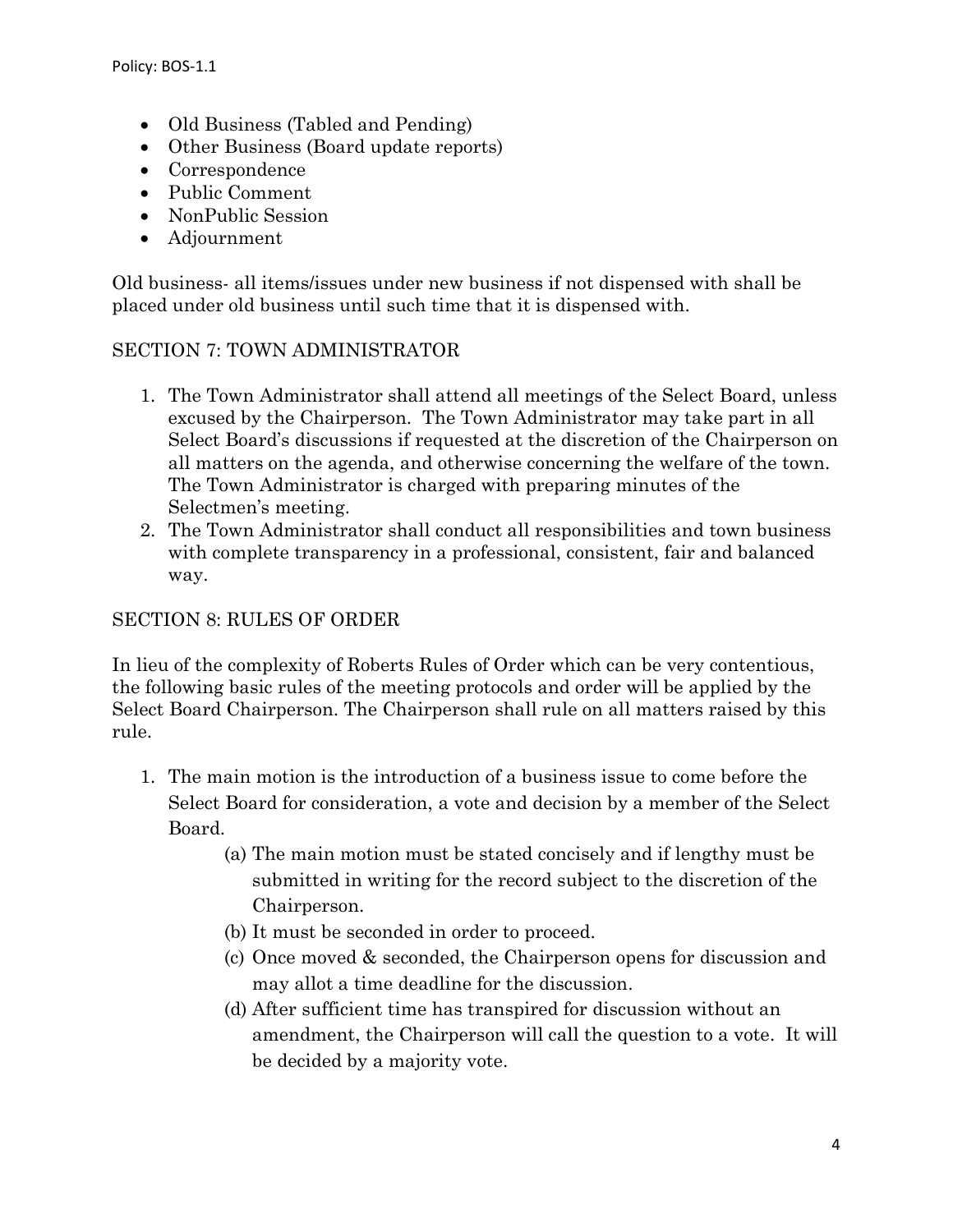- (e) Should a member of the Select Board wish to introduce an amendment to the main motion, it must be seconded in order to proceed and must be germane to the subject of the main motion.
- (f) Once moved and seconded the Chairperson opens the amendment for discussion and may allot a time deadline for the discussion.
- (g) After sufficient time has transpired for discussion of the amendment, the Chairperson will call the question to vote on the amendment to the main motion.
- (h) All amendments to the main motion must be decided or dispensed with before the Chairperson can call the main motion as amended for a vote.
- (i) No further business may come before the Select Board until a main motion on the floor has been decided, dispensed with and voted or withdrawn.
- 2. Motion to table or postpone:
	- (a) Simple majority vote to table or postpone a vote or to delay consideration of the issue to a later date or time. This usually happens in order to gather more information on the issue.
	- (b) Must be placed under "Old Business" until such time as it is disposed of.
- 3. When the Select Board votes are not unanimous, they shall be recorded with a numerical vote of ayes, nays and abstentions. ( i.e. 2-1, 1-2, 2-0-1)

#### SECTION 9: PUBLIC COMMENT

- 1. The Chairperson will announce the public comment segment of the meeting. Any person wishing to speak shall raise their hand to be identified by the Chairperson. Once recognized by the Chairperson, the speaker shall direct any questions and comments through the Chairperson. The Select Board shall be addressed as a whole and not individually. The Select Board reserves the right to not respond to public comment.
- 2. Speakers will have three minutes to address the Select Board. Comments should be brief, direct and to the point. The Chairperson reserves the right to call on anyone wishing to speak before allowing someone to speak for a second time. The Chairperson will rule on all other matters of meeting protocols or questions of order in a consistent, fair and balanced way.
- 3. Public comment during the course of the meeting will be at the discretion of the Chairperson. It will be kept short and germane to the topic and must not interfere with the business of the meeting.
- 4. Objective and constructive criticisms of town operations and programs are encouraged. In public session with no notice of the matter or issue, the Select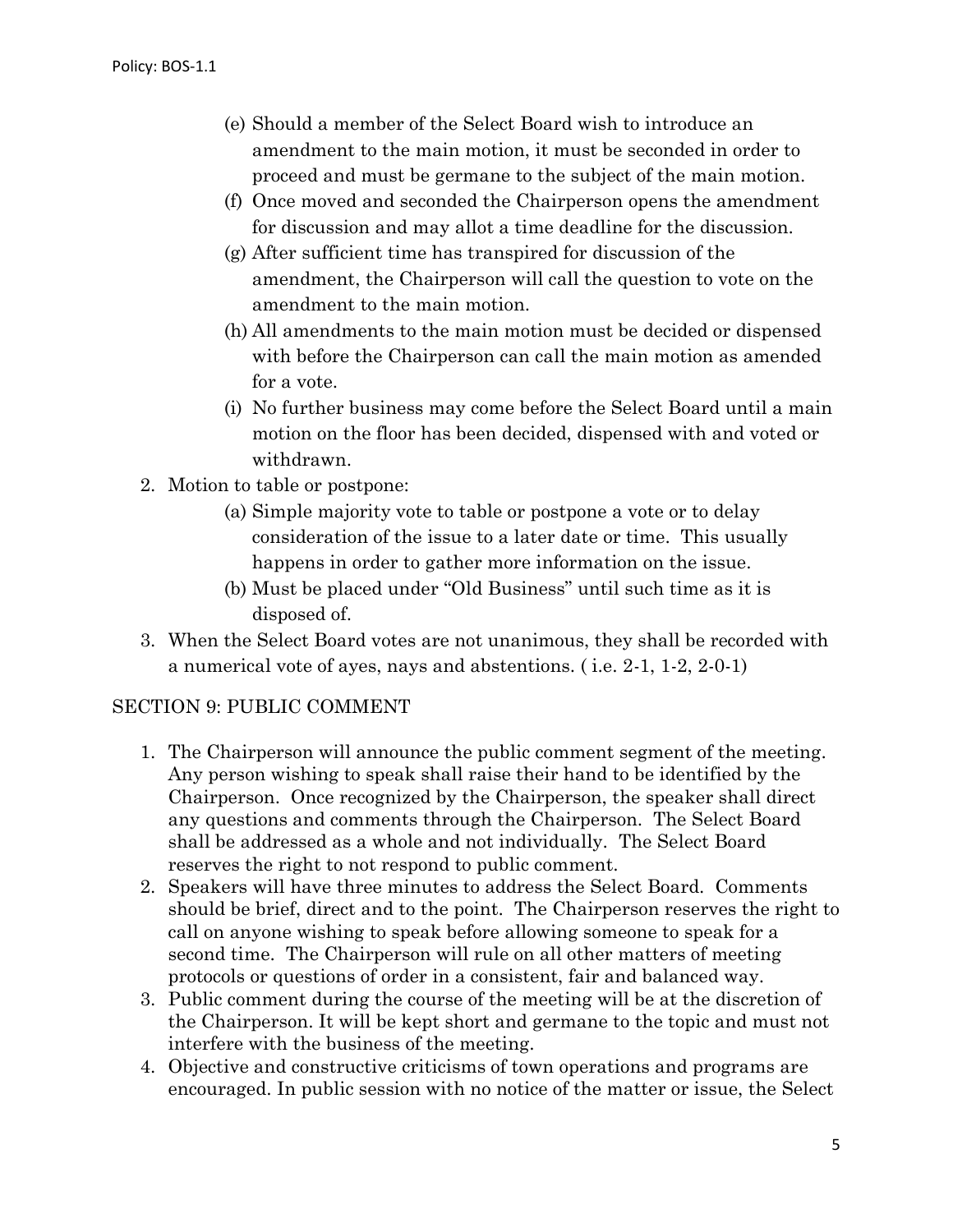Board will not permit complaints directed at staff or volunteers. Such matters may be addressed at a scheduled session that will be public or nonpublic at the request of the person being criticized or accused, and in their presence if they so desire per NH RSA 91-A: 2 and NH RSA 91-A:3.

5. In cases where a member of the audience wishes to speak on a matter or issue, the Chairperson may request said party to rise and be recognized, state said party's name, place of residence and/or purpose for addressing the Select Board. The Select Board may exercise an option to limit debate from the audience and the Chairperson may do so with majority consent of the Select Board.

#### SECTION 10: PUBLIC COMPLAINTS AND SUGGESTIONS

Citizen's complaints and suggestions shall be in writing and mailed, e-mailed, or faxed to the Selectmen's office. They will be forwarded to all three Selectmen. The Chairperson will determine whether the issue is legislative or administrative in nature. They may be placed on the agenda under correspondence or nonpublic session and then:

- 1. If legislative, and a complaint about the intent of legislative acts or suggestion for changes to such acts, and if the Board of Selectmen finds such complaint suggests a change to an ordinance or resolution of the Town, the Select Board may refer the matter to a committee, Town Administrator or the Board of Selectmen as a whole for study and recommendation.
- 2. If administrative, and a complaint regarding the administrative or employee staff performance, administrative or employee execution or interpretation of legislative policy, or administrative policy, the Selectmen shall review in nonpublic session and decide if action is to be taken.
- 3. The Board of Selectmen reserves the right to take no action on public complaints and suggestions.
- 4. Emergency complaints or issues during non-office hours shall be called in to the Carroll County Sheriff's Department or 9-1-1.

#### SECTION 12: SECURITY OF TOWN HALL & KEYS ISSUED

Each Selectman shall receive a key to the main office door, the Selectmen's office and the conference room along with a security code to disarm/arm the system. The same authorization will be given to the Town Administrator. Authorized Board members to be key holders/security code holders to the main office door and the conference room are: Planning Board Chairperson, Planning Board Secretary, Conservation Commission Chairperson, School Board Chairperson, Cemetery Trustee Chairperson and Supervisor of the Checklist Chairperson. The Town Clerk/Tax Collector and Deputy Town Clerk/Tax Collector shall receive a key and security code to the main office door and the Town Clerk/Tax Collector's office.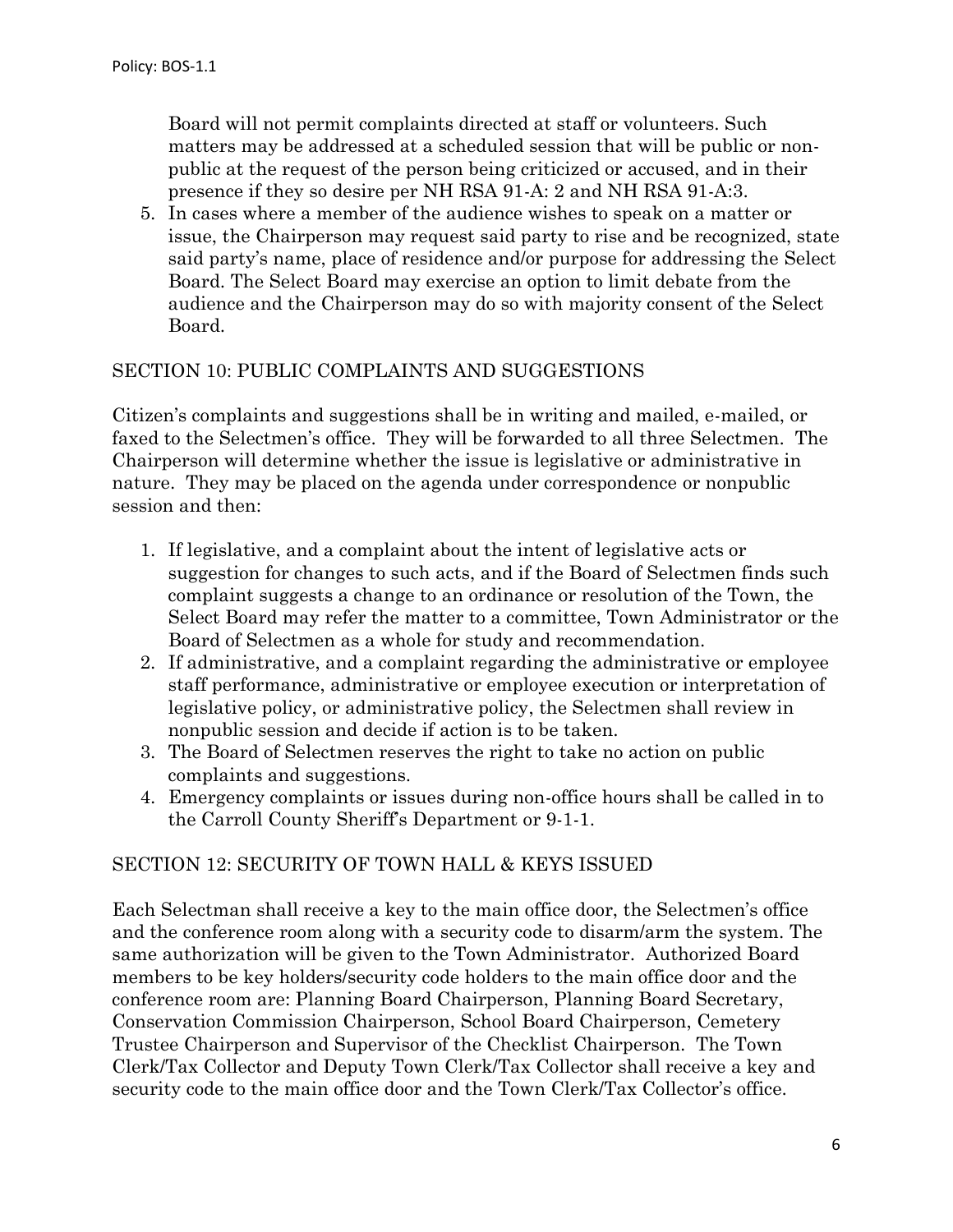Each key holder will sign an acknowledgement form that they have received keys. Once their term has ended, they must surrender their keys immediately. The security company will be contacted by the Select Board Chairperson or Town Administrator to delete the key holder's security code from the system.

All keys will be stamped with a unique number and lock/door identification and the words "DO NOT DUPLICATE".

#### SECTION 13: RIGHT TO KNOW (RTK) REQUESTS NH RSA 91-A:

- 1. Shall be in writing on a form provided by the Town or a verbal request in person. The form can be found on the Albany website [www.albanynh.org](http://www.albanynh.org/) in a pdf format file or a copy can be picked up in the Selectman's Office during normal business hours.
- 2. The form shall be completed and signed by the requester. It must then be submitted to the Selectmen's office in person, by US Mail, by fax or scanned and sent electronically via email to: Albany Board of Selectmen, 1972-A NH Route 16, Albany, NH 03818, fax:(603)452-5633, e-mail: contact@albanynh.org.
- 3. Responses to the Right to Know request will be within five business days of receipt in the Selectman's Office. The requester will be notified of a reason listed within the law if the request cannot be fulfilled within five business days.
- 4. See the specified RTK Form 1 attached to this policy.

#### SECTION 14: CONTRACTS AND LEASES

#### **Review and Execution Process for contracted projects and the leasing of Town Property:**

- 1. Time frame for the review process minimum of 2 weeks may be longer depending on the complexity of the contract or lease.
- 2. The Select Board shall initially review all contracts/leases for completeness and content to cover the intent of the proposed project/job or lease of Town property to include but not limited to liability, insurance, indemnification, terms, payments, amending, duration, etc.
- 3. All contracts/leases shall be reviewed for proper liability & indemnification content by the Town of Albany's current insurance carrier (PRIMEX).
- 4. All contracts/leases shall be reviewed for proper content and legality by the Town of Albany's Town Counsel.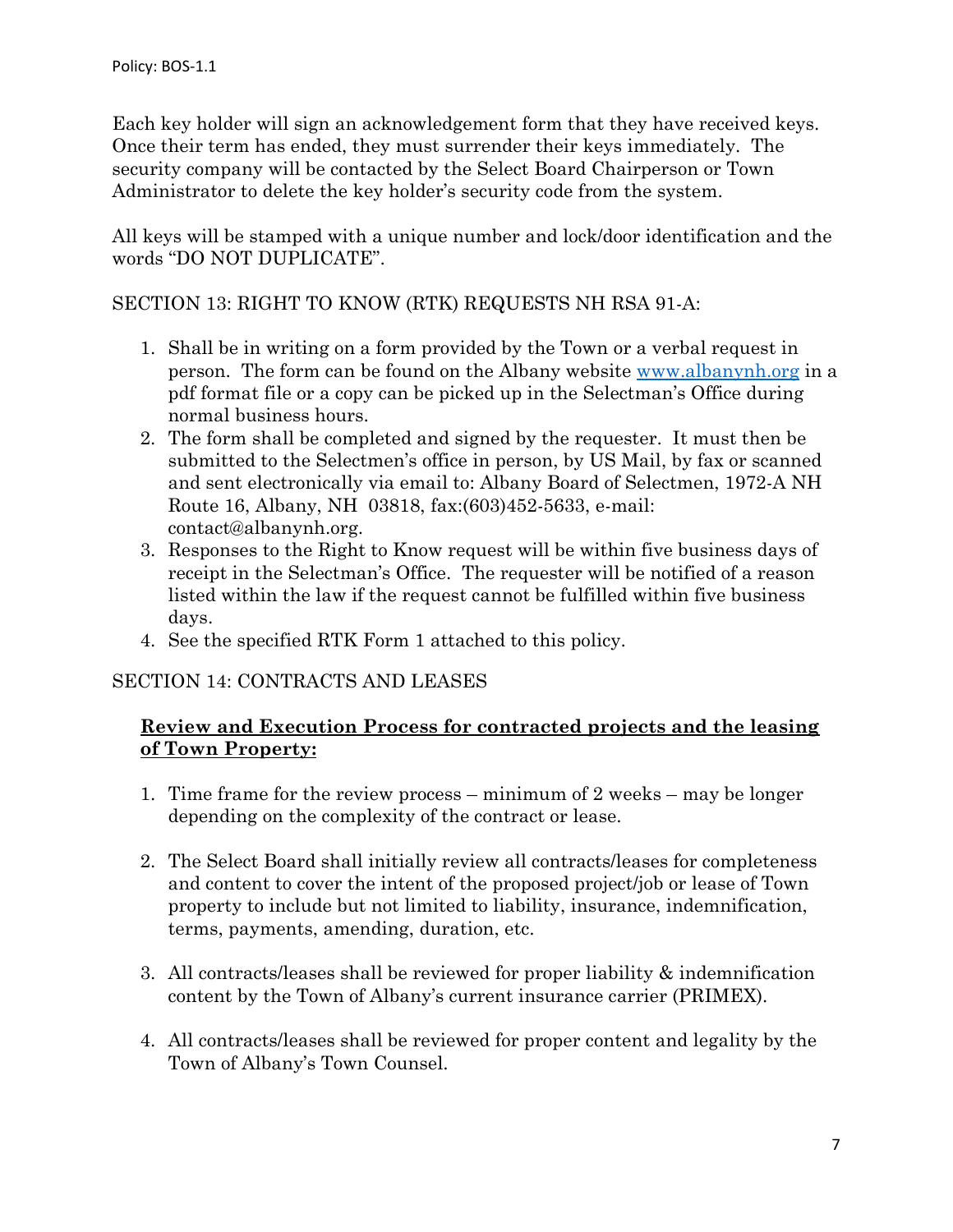- 5. All contracts and leases shall be approved by a majority vote of the Select Board.
- 6. The only person(s) who have authority to sign contracts and leases is the Chairman of the Select Board or in his/her absence, the Vice Chairman after a majority vote of the Select Board.
- 7. All contracts and lease contracts shall be notarized.
- 8. Per NH RSA 41:11-a, Property may be leased or rented when not needed for public use, although if the term of the agreement is for more than one year, a vote of the legislative body is necessary to ratify the agreement.

### **Review and Execution Process for lease contracts of equipment for the Town:**

- 1. Time frame for the review process minimum of 2 weeks may be longer depending on the complexity of the lease contract.
- 2. Board of Selectmen will initially review all lease contracts for completeness and content to cover the Town's best interest.
- 3. All contract leases may be reviewed for liability & indemnification by the Town of Albany's current insurance carrier (PRIMEX) if there are questions regarding liability or other concerns.
- 4. All lease contracts may be reviewed for proper content & legality by the Town of Albany's Town Counsel if there are any legality concerns.
- 5. All lease contracts shall be approved by a majority vote of the Select Board.
- 6. The only person(s) who have authority to sign contract leases is the Chairman of the Select Board or in his/her absence the Vice Chairman after a majority vote of the Select Board.

## SECTION 15: USE & RENTAL OF TOWN HALL/TOWN PROPERTY-NH RSA 41:11-a

Use and rental of any town property is subject to a majority vote of the Select Board. All policies and procedures shall be established and documented by a majority vote of the Select Board.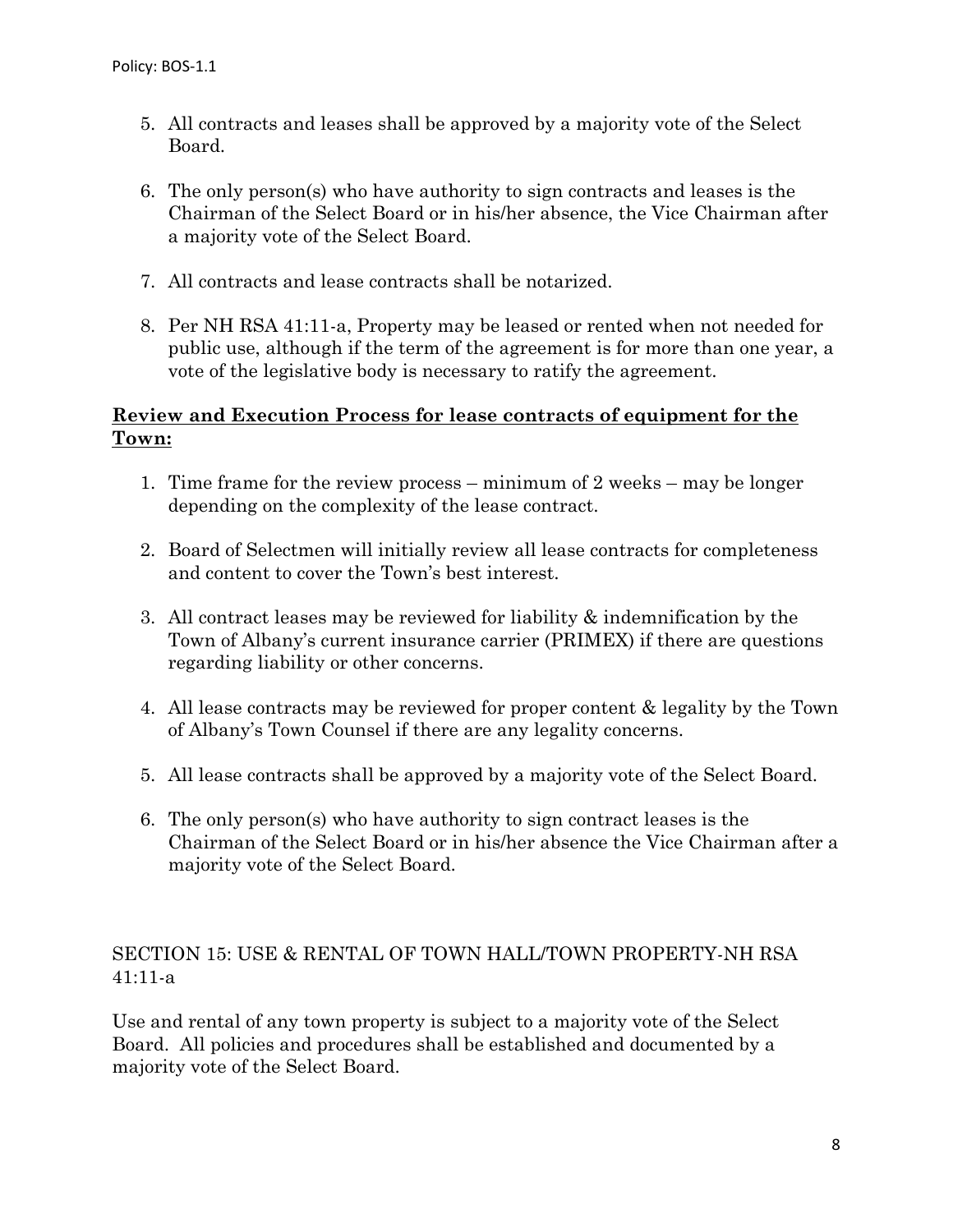#### SECTION 16: AMENDMENT PROCEDURE

An amendment to these Rules of Procedure may be moved at a Select Board meeting, but shall not be voted upon until the next regularly scheduled meeting, not less than seven (7) days later. A copy of any amendment shall then be certified and submitted to the Town Administrator for inclusion in the Selectmen's records.

The Town Administrator shall be responsible for the updating and distribution of the most current version of the Rules of Procedure containing the most current amendments to the document and updating the Town Web Site with the same.

#### SECTION 17: SELECTMEN'S OFFICE HOURS:

Monday – Thursday 9AM – 4PM & Friday 9AM – 12PM Should these times change or the Selectman's Office be closed for a holiday or any other reason, it will be posted on the Albany website in a timely manner and a displayed notice will be posted in the window of the main entrance door to the Albany Town Hall.

#### SECTION 18: ANNUAL REPORT

After review with the Select Board, the Chairperson shall be responsible to submit a report to the Town Administrator by February 15th for inclusion in the Annual Town Report describing the accomplishments of the Select Board from the previous year and any other pertinent information that the townspeople may need to be informed of.

#### SECTION 19: EFFECTIVE DATE

These rules of procedure shall take effect immediately following a majority vote of the Select Board at a regularly scheduled Selectmen's meeting.

Adopted by the Albany Board of Selectmen on: August 3, 2016

Amended: December 21, 2016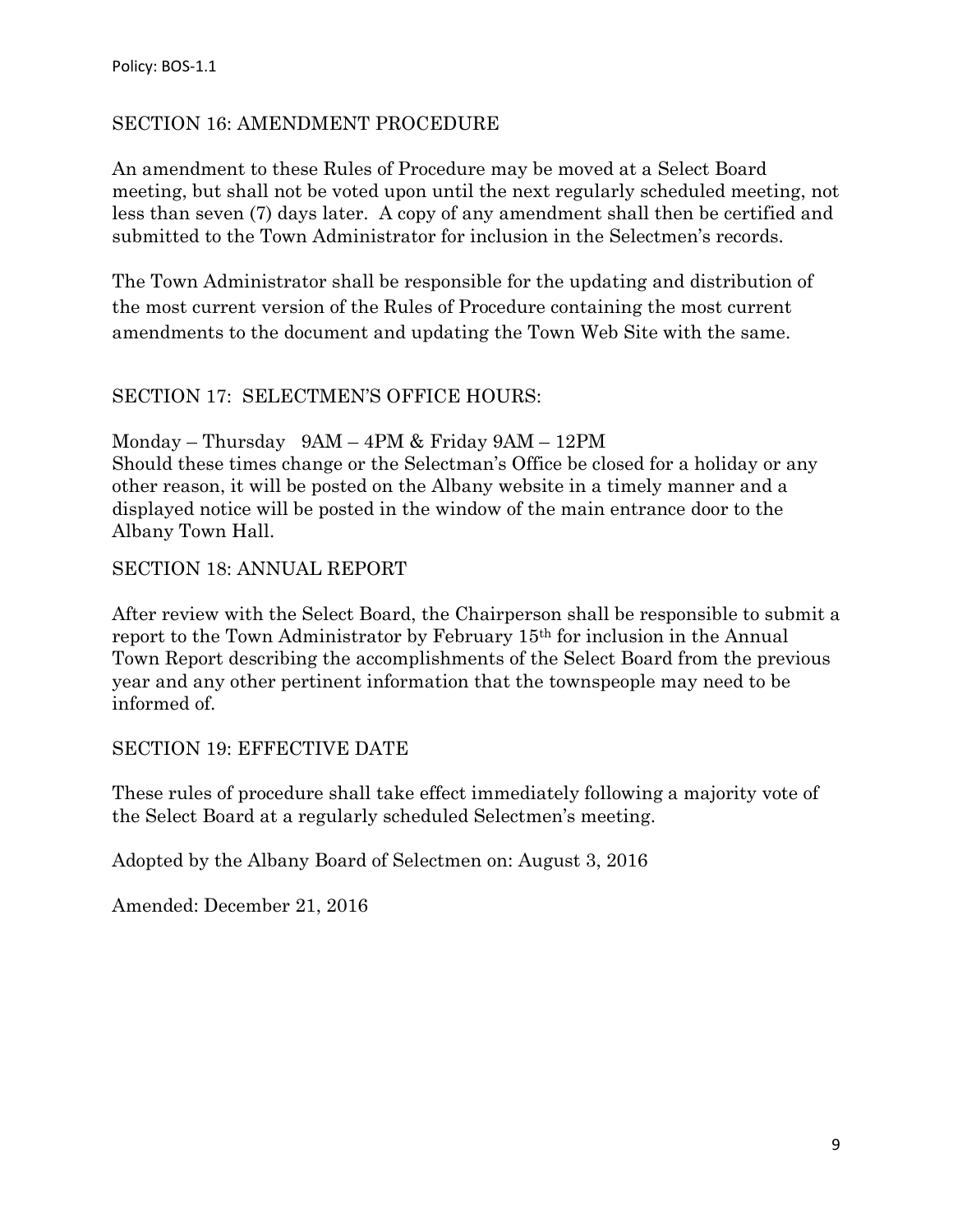Policy: BOS-1.1

# **FORM 1**

# **"RIGHT TO KNOW" REQUEST**

The public information identified below is requested forthwith, pursuant to New Hampshire RSA 91-A.

**DATE OF REQUEST: INFORMATION REQUESTED FROM: Town of Albany** Fax:(603)452-5633 1972-A NH Route 16 e-mail: contact@albanynh.org Albany, NH 03818

#### **REQUESTED BY\_\_\_\_\_\_\_\_\_\_\_\_\_\_\_\_\_\_\_\_\_\_\_\_\_\_\_\_\_\_\_\_\_\_\_\_\_\_\_\_\_\_\_\_\_\_\_\_\_\_\_\_\_\_\_\_\_\_\_\_**

**\_\_\_\_\_\_\_\_\_\_\_\_\_\_\_\_\_\_\_\_\_\_\_\_\_\_\_\_\_\_\_\_\_\_\_\_\_\_\_\_\_\_\_\_\_\_\_\_\_\_\_\_\_\_\_\_\_\_\_\_\_\_\_\_\_\_\_\_\_\_\_\_\_\_**  Name, address, phone number and e-mail address

#### **SIGNATURE OF PERSON MAKING REQUEST:**

X\_\_\_\_\_\_\_\_\_\_\_\_\_\_\_\_\_\_\_\_\_\_\_\_\_\_\_\_\_\_\_\_\_\_\_\_\_\_\_\_\_\_\_\_ **DATE:** \_\_\_\_\_\_\_\_\_\_\_\_\_\_\_\_\_\_\_\_\_\_\_

**PUBLIC INFORMATION REQUESTED:**

**I request the following information:** 

I WISH TO ONLY REVIEW THIS INFORMATION AT THIS TIME BUT RESERVE THE RIGHT TO HAVE COPIES MADE AT THE PUBLISHED RATE PER PAGE.

I REQUEST COPIES OF THE INFORMATION REQUESTED - COST TO REPRODUCE INFORMATION REQUESTED PER COPY: \_\_\_\_\_\_\_\_\_\_\_\_\_\_\_\_\_\_\_\_\_\_\_\_\_\_\_\_\_\_\_\_\_\_\_\_\_

EMAIL A PDF COPY OF INFORMATION REQUESTED TO MY EMAIL ADDRESS LISTED ABOVE IF AVAILABLE IN ELECTRONIC FORMAT.

IF THE REQUESTED INFORMATION IS NOT IMMEDIATELY AVAILABLE, I WOULD LIKE TO BE NOTIFIED AT WHICH TIME IT WILL BE AVAILABLE VIA PHONE OR EMAIL.

IF THE REQUESTED INFORMATION IS NOT AVAILABLE, I WOULD LIKE A WRITTEN EXPLANATION AS TO THE EXACT REASON.

#### NAME & SIGNATURE OF PERSON ACCEPTING REQUEST: \_\_\_\_\_\_\_\_\_\_\_\_\_\_\_\_\_\_\_\_\_\_\_\_\_\_\_\_\_\_\_\_\_\_

| DATE:                                                        |  |
|--------------------------------------------------------------|--|
| <b>NAME &amp; SIGNATURE OF PERSON RESPONDING TO REQUEST:</b> |  |
|                                                              |  |
| <b>RESPONSE</b>                                              |  |
| Х<br>DATE:                                                   |  |